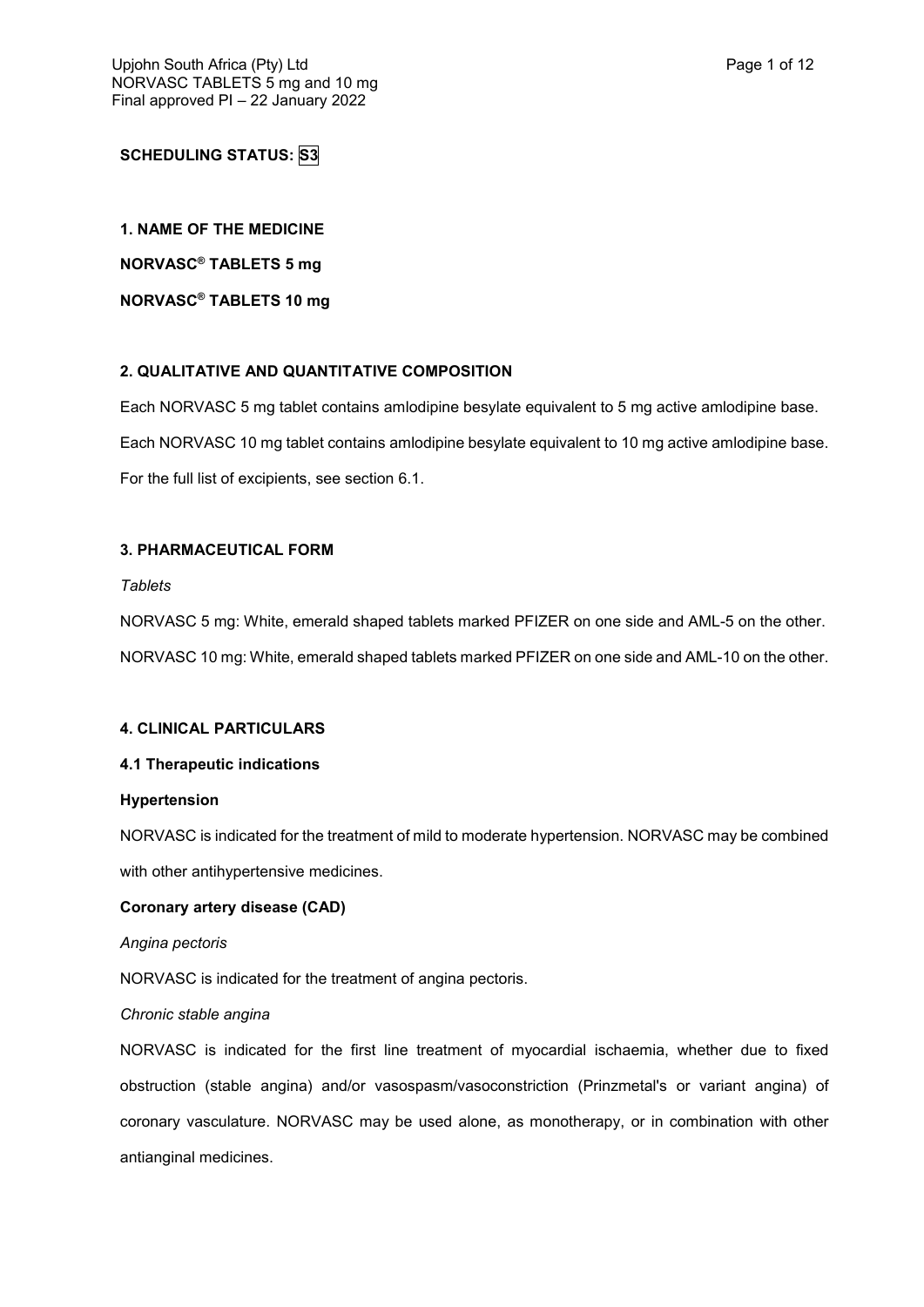### *Coronary artery disease*

NORVASC is indicated to reduce the risk of coronary revascularisation and the need for hospitalisation due to angina in patients with coronary artery disease.

NORVASC is also indicated to reduce the risk of fatal coronary heart disease and non-fatal myocardial infarction, and to reduce the risk of stroke.

## **4.2 Posology and method of administration**

## **Posology**

## *Hypertension and angina pectoris*

The initial dose is 5 mg NORVASC once daily, which may be increased to a maximum dose of 10 mg depending on the individual patient's response after 10 – 14 days therapy.

No dose adjustment of NORVASC is required during combined administration of thiazide diuretics, beta blockers, or angiotensin converting enzyme inhibitors.

### *Coronary artery disease*

The recommended dosage range is  $5 - 10$  mg once daily. In clinical studies the majority of patients required 10 mg.

## **Special populations**

*Use in the elderly*

The usual dosage regimens are recommended.

*Use in patients with impaired hepatic function*

NORVASC should be administered with caution in these patients.

*Use in renal failure*

NORVASC may be used in such patients at normal doses. Changes in plasma concentrations are not correlated with degree of renal impairment.

## **Paediatric population**

The recommended antihypertensive oral dose in paediatric patients ages 6 – 17 years is 2,5 mg to 5 mg once daily. Doses in excess of 5 mg daily have not been studied in paediatric patients.

The effect of NORVASC on blood pressure in patients less than 6 years of age is not known.

## **Method of administration**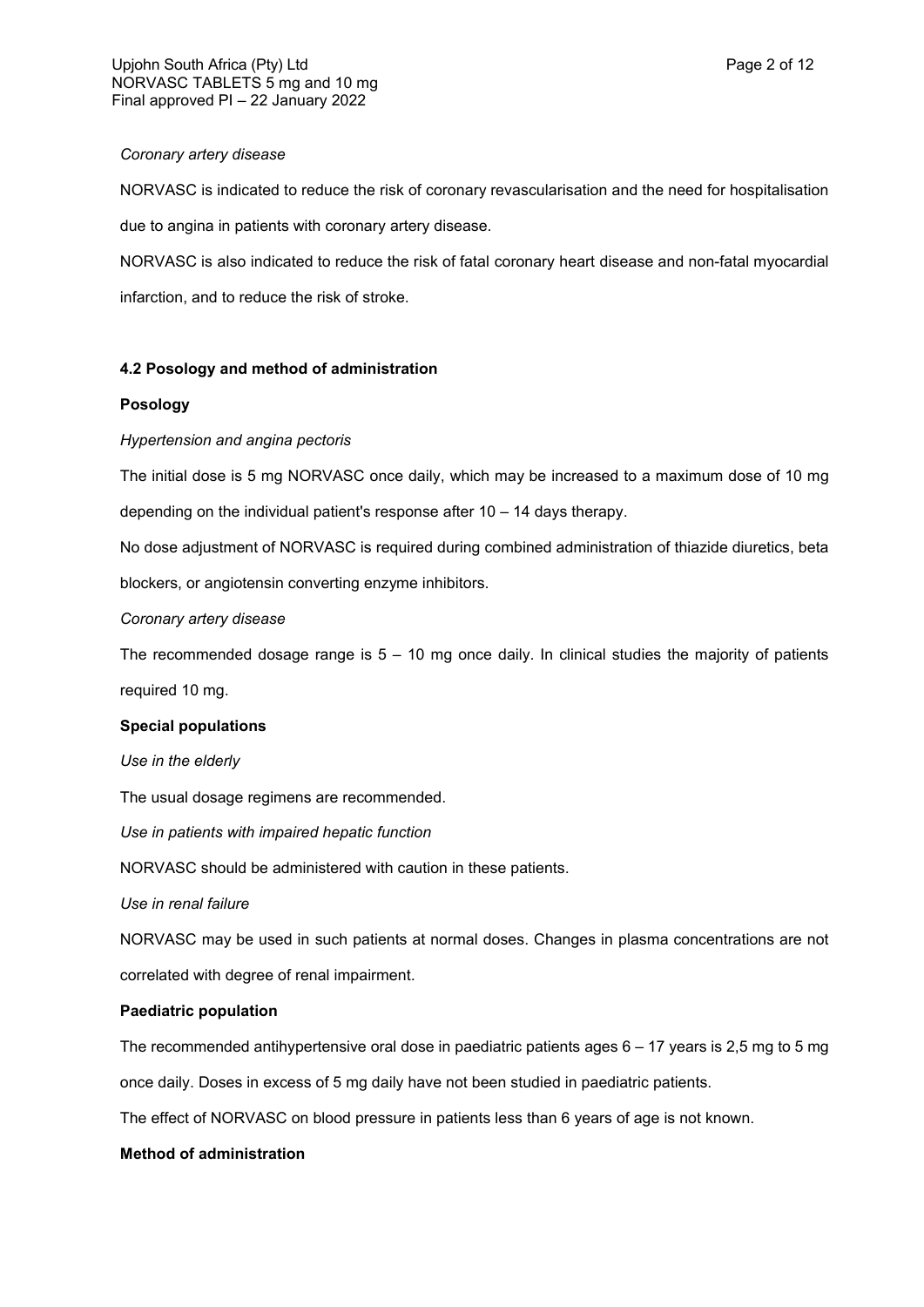For oral use.

### **4.3 Contraindications**

- NORVASC is contraindicated in patients with a known hypersensitivity to dihydropyridines, amlodipine, or to any of the excipients.
- Concomitant use with grapefruit juice (see section 4.5).

### **4.4 Special warnings and precautions for use**

### *Concomitant use with potent cytochrome CYP3A4 medicines*

The blood pressure lowering effect may be enhanced when potent CYP3A4 inhibitors such as ketoconazole, itraconazole or ritonavir are co-administered (see section 4.5).

### *Use in the elderly*

The time to reach peak plasma concentrations of NORVASC is variable and not significantly different between elderly and younger subjects. NORVASC clearance is decreased with resulting increases in AUC (40 – 60 %) and elimination half-life in elderly patients. AUC and elimination half-life in patients with congestive heart failure (CHF) were increased with age. Elderly patients should start NORVASC therapy at a lower dose.

### *Use in patients with renal failure*

NORVASC may be used at normal doses in patients with renal impairment. Changes in amlodipine plasma concentrations are not correlated with the degree of renal impairment. In patients with severe renal impairment, NORVASC doses may need to be reduced. NORVASC is not dialysable.

*Use in patients with impaired hepatic function*

The half-life of NORVASC is prolonged in patients with impaired liver function. NORVASC should therefore be administered at lower (5 mg) initial dose in these patients.

*Use in patients with heart failure*

In a long-term, placebo-controlled study (PRAISE-2) of NORVASC in patients with New York Heart Association (NYHA) class III and IV heart failure of non-ischaemic etiology, NORVASC was associated with increased reports of pulmonary oedema despite no significant difference in the incidence of worsening heart failure as compared to placebo.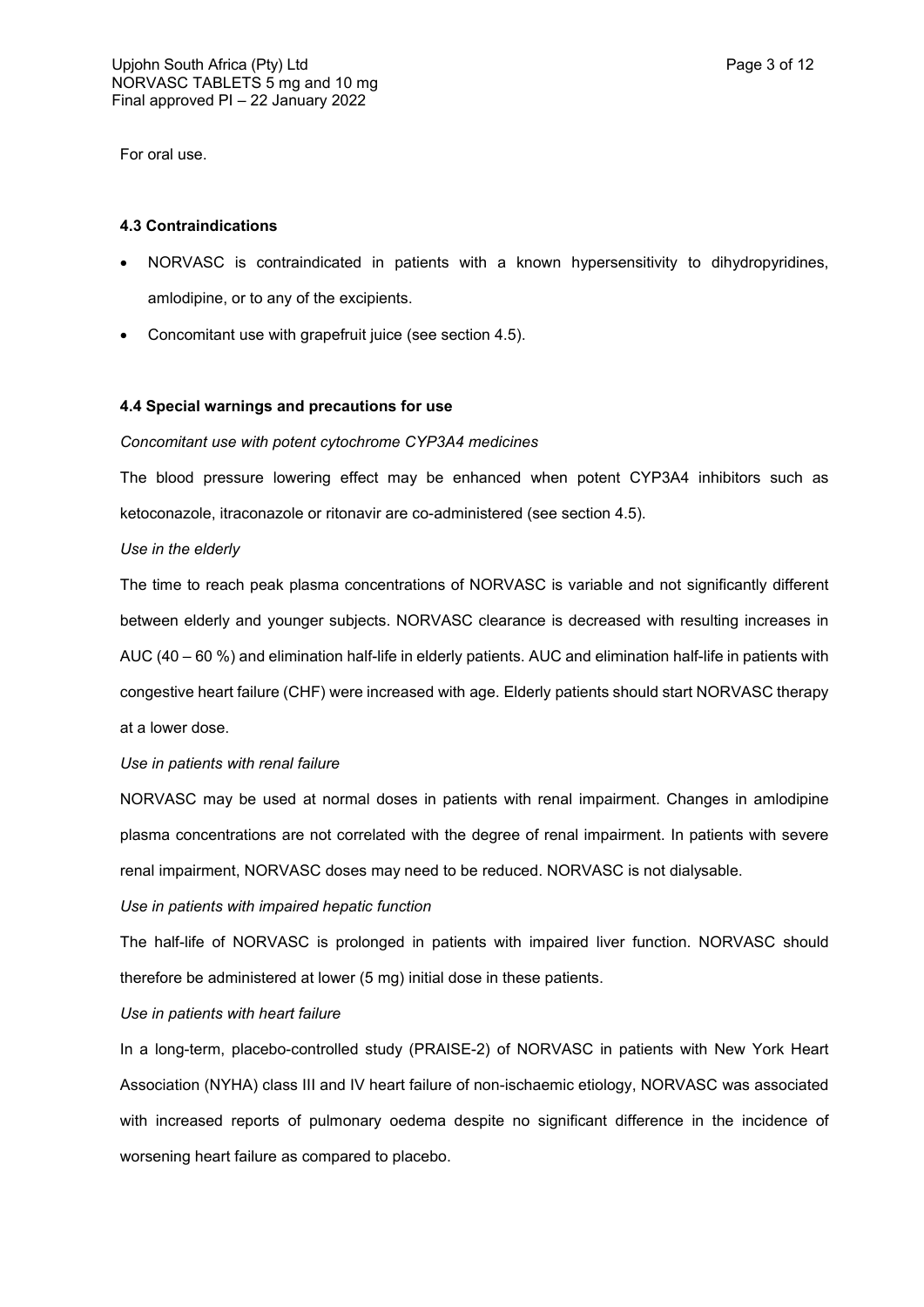#### **4.5 Interaction with other medicines and other forms of interaction**

NORVASC has been administered with thiazide diuretics, alpha blockers, beta blockers, angiotensin-converting enzyme inhibitors, long-acting nitrates, sublingual nitroglycerine, non-steroidal anti-inflammatory drugs (NSAIDs), antibiotics, and oral hypoglycaemic medicines.

*In vitro* data from studies with human plasma indicate that NORVASC has no effect on protein binding of the medicines tested (digoxin, phenytoin, warfarin, or indomethacin).

#### *Simvastatin*

Co-administration of multiple doses of 10 mg NORVASC with simvastatin resulted in a 77 % increase in exposure to simvastatin compared to simvastatin alone (see simvastatin professional information).

#### *Grapefruit juice*

Co-administration of 240 mL of grapefruit juice with a single oral dose of NORVASC 10 mg in 20 healthy volunteers had no significant effect on the pharmacokinetics of NORVASC. The study did not allow examination of the effect of genetic polymorphism in CYP3A4, the primary enzyme responsible for metabolism of NORVASC; therefore, administration of NORVASC with grapefruit or grapefruit juice is not recommended as bioavailability may be increased in some patients, resulting in increased blood pressure lowering effects (see section 4.3).

#### *CYP3A4 inhibitors*

Co-administration of a 180 mg daily dose of diltiazem with 5 mg NORVASC in elderly hypertensive patients (69 to 87 years of age) resulted in a 57 % increase in NORVASC systemic exposure and a significant further decrease in systolic blood pressure than with NORVASC alone.

Strong inhibitors of CYP3A4 (e.g. ketoconazole, itraconazole, ritonavir) may increase the plasma concentrations of NORVASC. NORVASC should be used with caution when administered with CYP3A4 inhibitors (see section 4.4).

#### *Clarithromycin*

Clarithromycin is an inhibitor of CYP3A4. There is an increased risk of hypotension in patients receiving clarithromycin with NORVASC. Close observation of patients is recommended when NORVASC is coadministered with clarithromycin.

There is no information on the effect of the combination on the QT interval.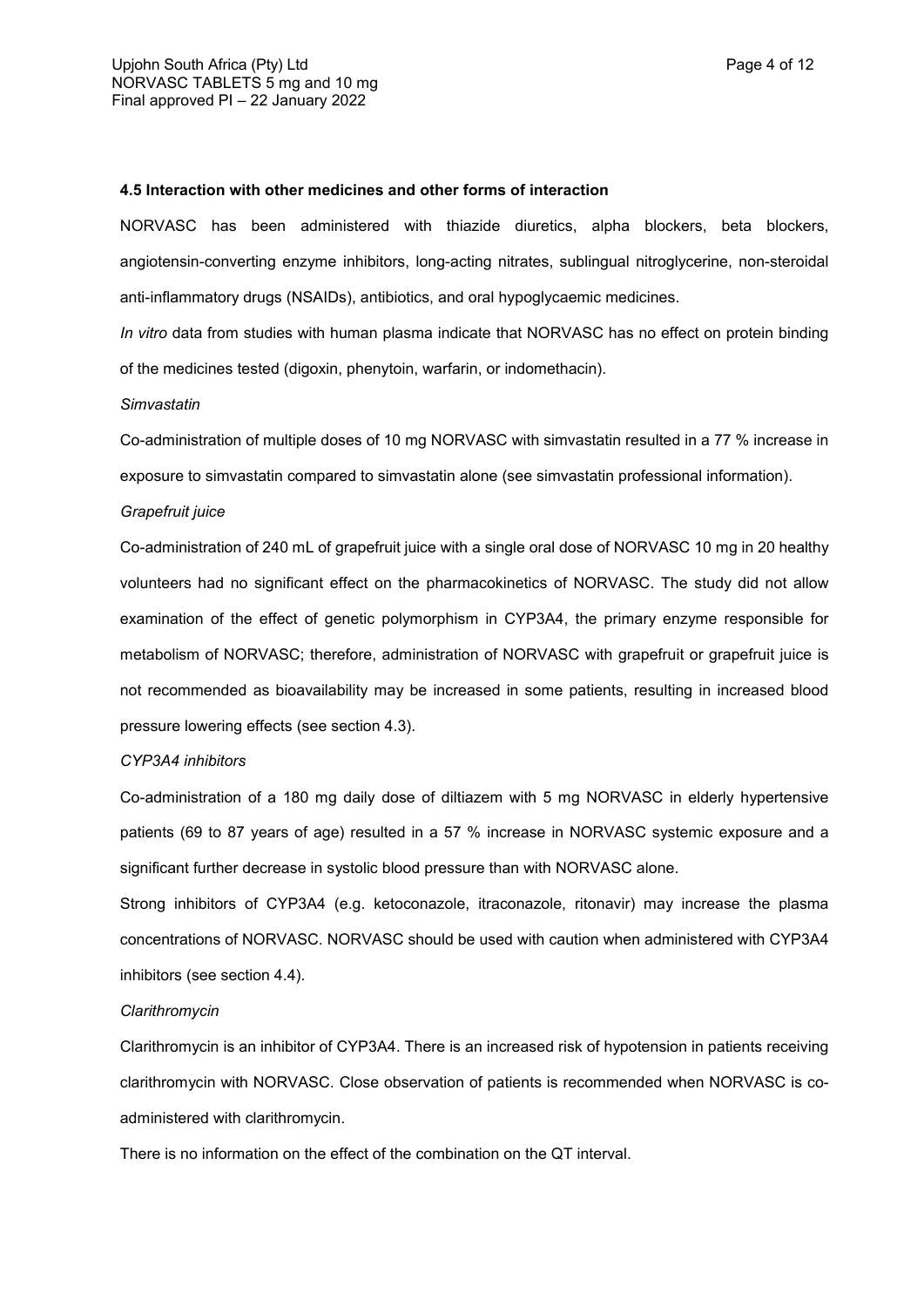#### *CYP3A4 inducers*

There is no data available regarding the effect of CYP3A4 inducers on NORVASC. Concomitant use of CYP3A4 inducers (e.g. rifampicin, *hypericum perforatum*) may decrease the plasma concentrations of NORVASC. NORVASC should be used with caution when administered with CYP3A4 inducers. In the following studies, there were no significant changes in the pharmacokinetics of either NORVASC or another medicine within the study, when co-administered.

#### **Special studies: Effect of other medicines on NORVASC**

#### *Cimetidine*

Co-administration with cimetidine did not alter the pharmacokinetics of NORVASC.

#### *Aluminium/magnesium (antacid)*

Co-administration of an aluminium/magnesium antacid with a single dose of NORVASC had no significant effect on the pharmacokinetics of NORVASC.

#### *Sildenafil*

A single 100 mg dose of sildenafil in subjects with essential hypertension had no effect on the pharmacokinetic parameters of NORVASC. When NORVASC and sildenafil were used in combination, each medicine independently exerted its own blood pressure lowering effect.

### **Special studies: Effect of NORVASC on other medicines**

#### *Digoxin*

Co-administration of NORVASC with digoxin did not change serum digoxin levels or digoxin renal clearance in healthy volunteers.

#### *Ethanol (alcohol)*

Single and multiple 10 mg doses of NORVASC had no significant effect on the pharmacokinetics of ethanol.

#### *Warfarin*

Co-administration of NORVASC with warfarin did not change the warfarin prothrombin response time.

### *Ciclosporin*

No medicine interaction studies have been conducted with ciclosporin and NORVASC in healthy volunteers or other populations, with the exception of renal transplant patients. Various studies in renal transplant patients report that co-administration of NORVASC with ciclosporin increased the trough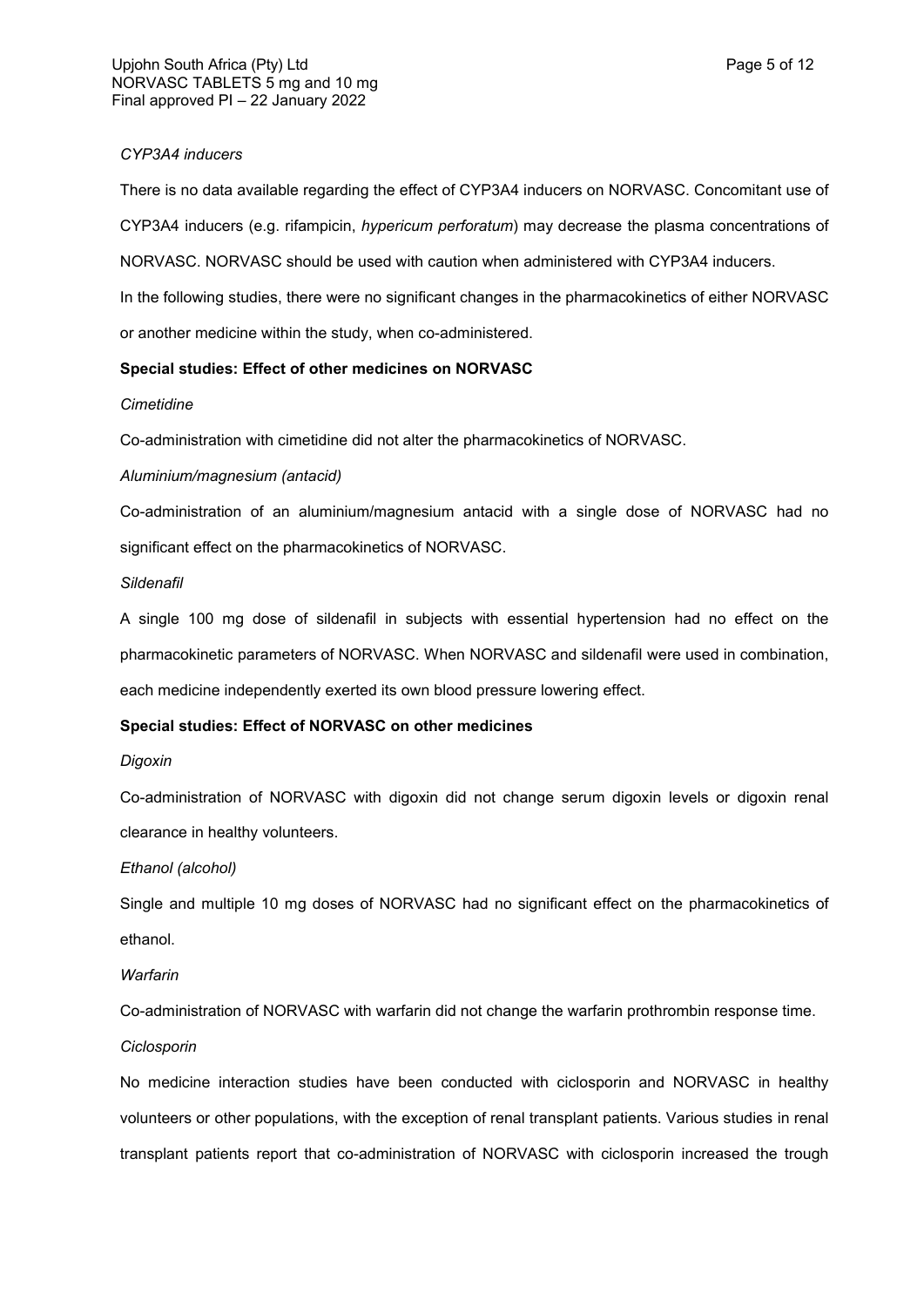concentrations of ciclosporin and increased ciclosporin toxicity, from no change up to an average increase of 40 %. Consideration should be given for monitoring ciclosporin levels in renal transplant patients on NORVASC.

#### *Tacrolimus*

There is a risk of increased tacrolimus blood levels and toxicity when co-administered with NORVASC. In order to avoid toxicity of tacrolimus, administration of NORVASC in a patient treated with tacrolimus requires monitoring of tacrolimus blood levels and dose adjustment of tacrolimus when appropriate.

*Medicine/laboratory test interactions*

None known.

### **4.6 Fertility, pregnancy and lactation**

Safety of NORVASC in pregnancy or lactation has not been established.

### **4.7 Effects on ability to drive and use machines**

NORVASC can cause dizziness. The patient's ability to drive or use machinery should be individually assessed.

### **4.8 Undesirable effects**

### *Tabulated summary of adverse reactions*

The following adverse events, listed according to the system organ class have been categorised as follows: Very common ( $\geq 1/10$ ); common ( $\geq 1/100$  to  $< 1/10$ ); uncommon ( $\geq 1/1$  000 to  $< 1/100$ ); rare ( $\geq$ 1/10 000 to < 1/1 000); very rare  $($  < 1/10 000).

| <b>MedDRA System Organ Class</b>   | <b>Frequency</b> | Undesirable effects                         |
|------------------------------------|------------------|---------------------------------------------|
| Blood and lymphatic system         | Uncommon         | Leukopenia, thrombocytopenia                |
| disorders                          |                  |                                             |
| Immune system disorders            | Rare             | Allergic reaction including pruritus, rash, |
|                                    |                  | angioedema and erythema multiforme          |
| Metabolism and nutrition disorders | Uncommon         | Hyperglycaemia                              |
| Psychiatric disorders              | Uncommon         | Insomnia, mood changes                      |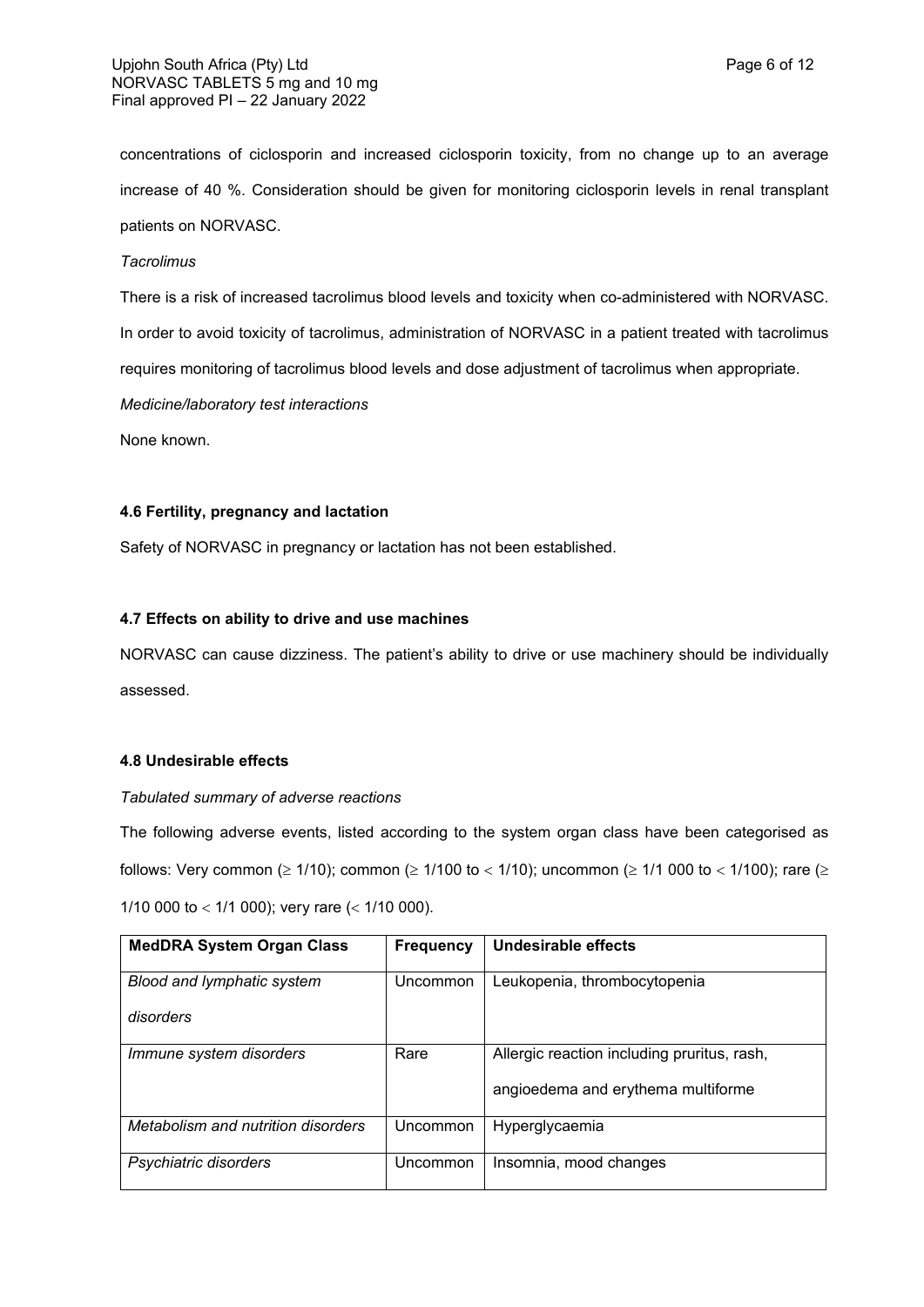| Nervous system disorders       | Common    | Somnolence, dizziness, headache                    |
|--------------------------------|-----------|----------------------------------------------------|
|                                | Uncommon  | Tremor, dysgeusia, syncope, hypoaesthesia,         |
|                                |           | paraesthesia, hypertonia, peripheral               |
|                                |           | neuropathy, extrapyramidal disorder                |
| Eye disorders                  | Uncommon  | Visual impairment                                  |
| Ear and labyrinth disorders    | Uncommon  | <b>Tinnitus</b>                                    |
| Cardiac disorders              | Common    | Palpitations                                       |
|                                | Very rare | Myocardial infarction, arrhythmia (including       |
|                                |           | bradycardia, ventricular tachycardia and atrial    |
|                                |           | fibrillation), chest pain                          |
| Vascular disorders             | Common    | Flushing                                           |
|                                | Uncommon  | Hypotension, vasculitis                            |
| Respiratory, thoracic and      | Uncommon  | Dyspnoea, rhinitis, cough                          |
| mediastinal disorders          |           |                                                    |
| Gastrointestinal disorders     | Common    | Abdominal pain, nausea                             |
|                                | Uncommon  | Vomiting, dyspepsia (including gastritis), altered |
|                                |           | bowel habits, dry mouth, pancreatitis, gingival    |
|                                |           | hyperplasia                                        |
| <b>Hepatobiliary disorders</b> | Very rare | Hepatitis, jaundice and hepatic enzyme             |
|                                |           | elevations (mostly consistent with cholestasis)    |
| Skin and subcutaneous tissue   | Uncommon  | Alopecia, purpura, skin discolouration,            |
| disorders                      |           | hyperhidrosis, pruritus, rash                      |
|                                | Very rare | Angioedema, erythema multiforme, urticaria         |
| Musculoskeletal and connective | Uncommon  | Arthralgia, myalgia, muscle spasms, back pain      |
| tissue disorders               |           |                                                    |
| Renal and urinary disorders    | Uncommon  | Micturition disorder, nocturia, pollakiuria        |
| Reproductive system and breast | Uncommon  | Erectile dysfunction, gynaecomastia                |
| disorders                      |           |                                                    |
| General disorders and          | Common    | Oedema, fatigue                                    |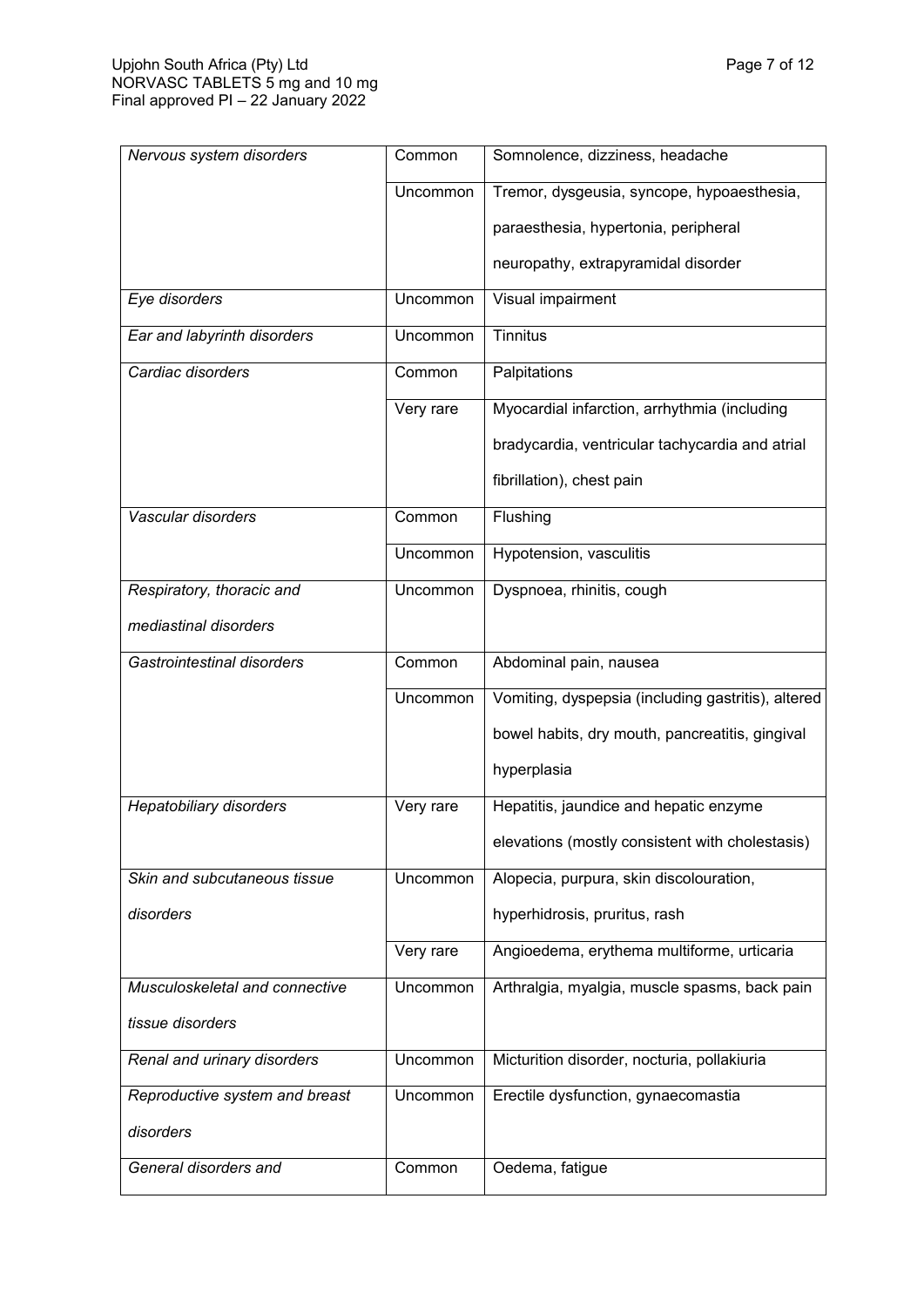| administration site conditions | Uncommon | Asthenia, pain, malaise          |
|--------------------------------|----------|----------------------------------|
| Investigations                 | Uncommon | Weight increase, weight decrease |

**Paediatric population**

*Paediatric patients (ages 6 – 17 years)*

Adverse events were similar to those seen in adults. In a study of 268 children, the most frequently reported adverse events were:

| <b>MedDRA System Organ Class</b>          | Undesirable effects  |
|-------------------------------------------|----------------------|
| Nervous system disorders                  | Headaches, dizziness |
| Vascular disorders                        | Vasodilation         |
| Respiratory, thoracic, and mediastinal    | Epistaxis            |
| disorders                                 |                      |
| Gastrointestinal disorders                | Abdominal pain       |
| General disorders and administration site | Asthenia             |
| conditions                                |                      |

Severe adverse events (predominantly headache) were experienced by 7,2 % with NORVASC 2,5 mg,

4,5 % with NORVASC 5 mg, and 4,6 % with placebo. The most common cause of discontinuation from the study was uncontrolled hypertension. There were no discontinuations due to laboratory abnormalities. There was no significant change in heart rate.

### *Reporting of suspected adverse reactions*

Reporting suspected adverse reactions after authorisation of the medicine is important. It allows continued monitoring of the benefit/risk balance of the medicine. Health care providers are asked to report any suspected adverse reactions to SAHPRA via the "**6.04 Adverse Drug Reactions Reporting Form**", found online under SAHPRA's publications:<https://www.sahpra.org.za/Publications/Index/8>.

## **4.9 Overdose**

Available data suggest that overdosage could result in excessive peripheral vasodilation and possibly reflex tachycardia, with subsequent marked and prolonged systemic hypotension. Shock with fatal outcome has been reported. Administration of activated charcoal to healthy volunteers immediately after or up to 2 hours after NORVASC 10 mg ingestion has been shown to significantly decrease NORVASC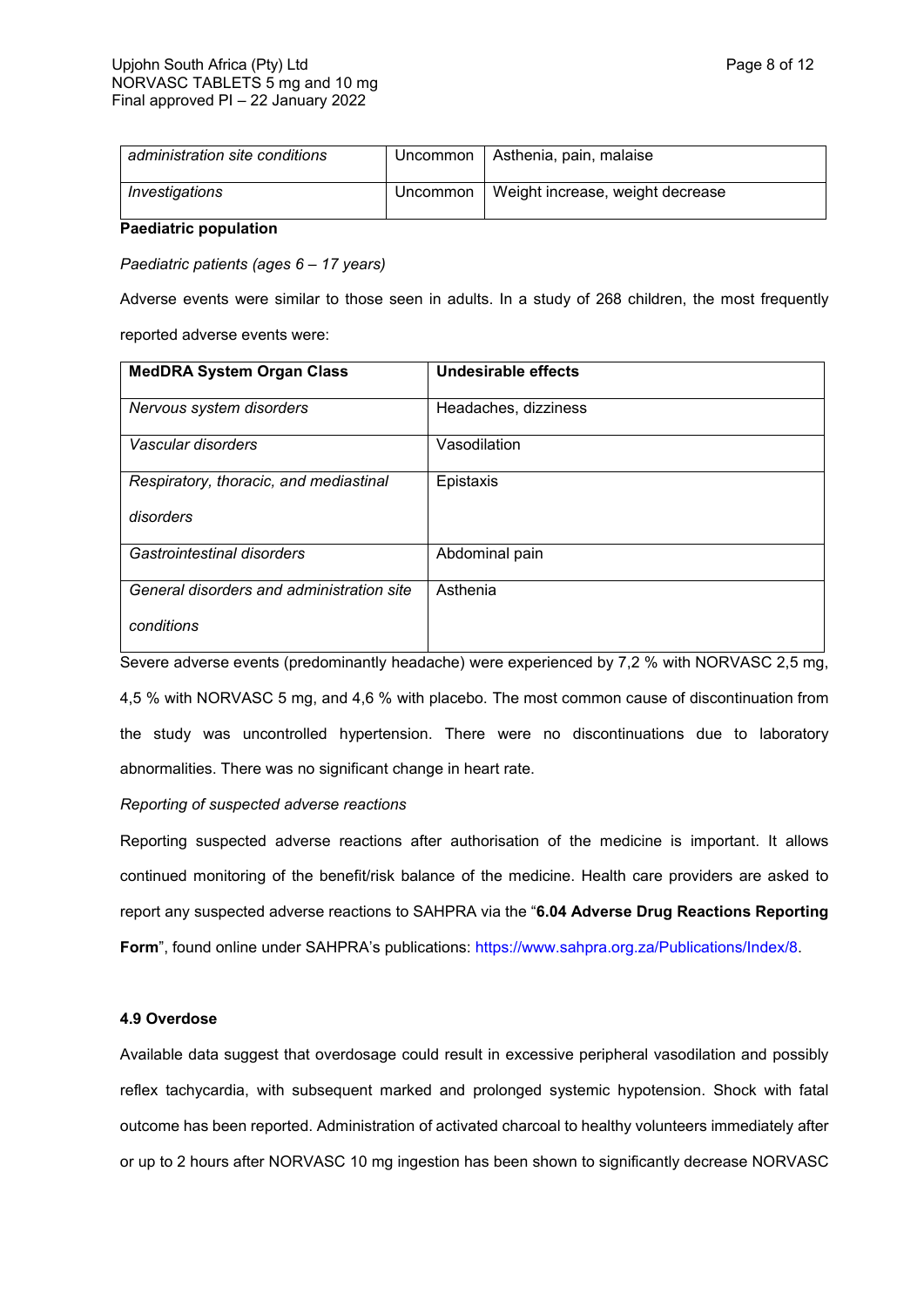absorption. Activated charcoal given 6 hours after NORVASC had no effect. Clinically significant hypotension due to NORVASC overdosage may need active cardiovascular support, including frequent monitoring of cardiac and respiratory function, elevation of extremities, and attention to circulating fluid volume and urine output. Treatment is symptomatic and supportive. Intravenous calcium gluconate may be beneficial in reversing the effects of calcium channel blockade. Since NORVASC is highly proteinbound, dialysis is not likely to be of benefit.

#### **5. PHARMACOLOGICAL PROPERTIES**

#### **5.1 Pharmacodynamic properties**

Category and class: A 7.1 Vasodilators, hypotensive, antihypertensive medicines include other antihypertensive medicines e.g. ACE-inhibitors, ARBs, RAAS, etc

#### *Mechanism of action*

Amlodipine is a dihydropyridine, calcium ion influx inhibitor (calcium channel blocker or calcium ion antagonist) and inhibits the transmembrane influx of calcium ions into cardiac and vascular smooth muscle.

The mechanism of the antihypertensive action of amlodipine is due to a direct relaxant effect on vascular smooth muscle. The precise mechanism by which amlodipine relieves angina has not been fully determined, but in experimental animals, amlodipine reduces total ischaemic burden by the following action:

Amlodipine dilates peripheral arterioles and thus reduces the total peripheral resistance (afterload) against which the heart works. Unloading of the heart reduces myocardial energy consumption and oxygen requirements.

#### **5.2 Pharmacokinetic properties**

### *Absorption*

After oral administration of therapeutic doses, amlodipine is absorbed with peak blood levels between 6 and 12 hours post dose. Absolute bioavailability has been estimated to be approximately 64 %. The volume of distribution is approximately 21 L/kg. Absorption of amlodipine is unaffected by consumption of a low-fat breakfast.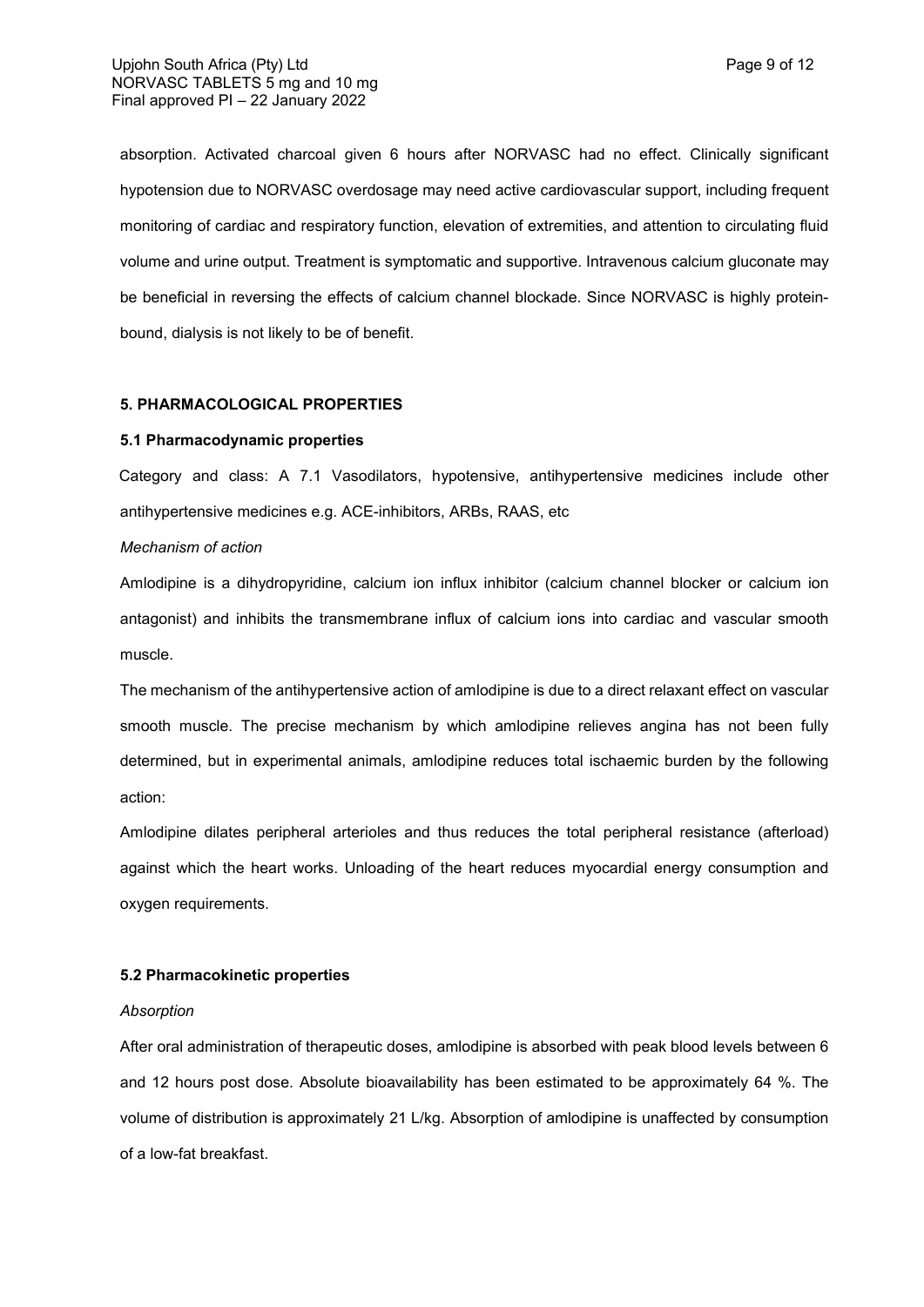*In vitro* studies have shown that approximately 97,5 % of circulating amlodipine is bound to plasma proteins.

### *Biotransformation/elimination*

The terminal plasma elimination half-life is about 35 – 50 hours. Steady state plasma levels are reached

after 7 – 8 days of consecutive dosing.

Amlodipine is extensively metabolised by the liver to inactive metabolites. 10 % of the parent compound and 60 % of the metabolites are excreted in the urine.

### **6. PHARMACEUTICAL PARTICULARS**

### **6.1 List of excipients**

Dibasic calcium phosphate anhydrous

Magnesium stearate

Microcrystalline cellulose

Sodium starch glycollate

### **6.2 Incompatibilities**

Not applicable.

## **6.3 Shelf life**

36 months

## **6.4 Special precautions for storage**

Store at or below 30 °C.

Protect from light.

## **6.5 Nature and contents of container**

NORVASC 5 mg and 10 mg are available strip packed in blister packs in outer cardboard cartons each

containing 30, 60 and 90 tablets.

Not all pack sizes may be marketed.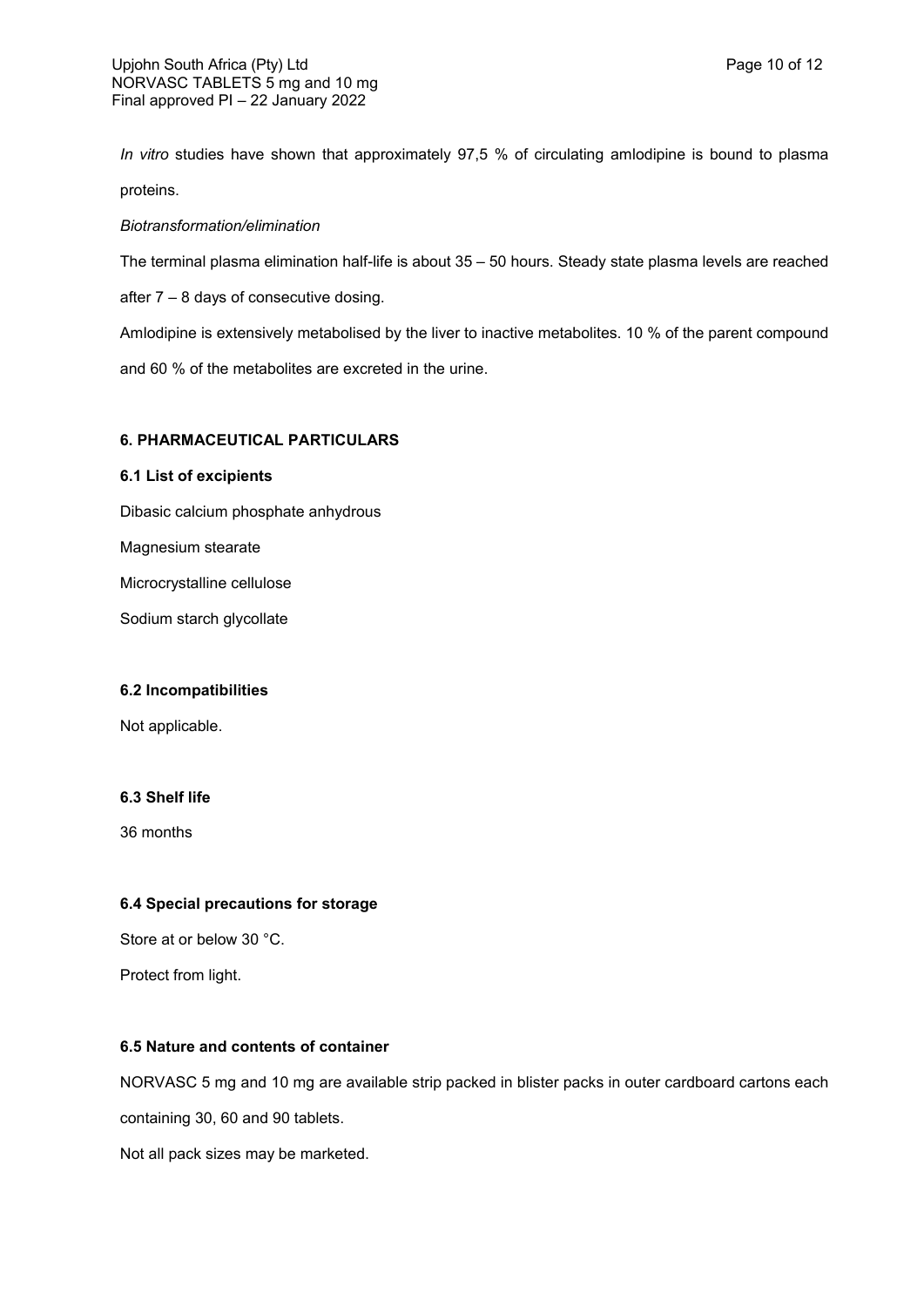### **6.6 Special precautions for disposal**

No special requirements.

## **7. HOLDER OF CERTIFICATE OF REGISTRATION**

Upjohn South Africa (Pty) Ltd 85 Bute Lane Sandton 2196 South Africa Tel.: +27(0)11 320 6000 / 0860 734 937 (Toll-free South Africa)

## **8. REGISTRATION NUMBERS**

NORVASC TABLETS 5 mg: Y/7.1/26

NORVASC TABLETS 10 mg: Y/7.1/27

# **9. DATE OF FIRST AUTHORISATION**

NORVASC TABLETS 5 mg and 10 mg: 26 November 1991

# **10. DATE OF REVISION OF THE TEXT**

22 January 2022

## **BOTSWANA: S2**

NORVASC TABLETS 5 mg – Reg. no.: B9316370

NORVASC TABLETS 10 mg – Reg. no.: BOT9800295

## **NAMIBIA: NS2**

NORVASC TABLETS 5 mg – Reg. no.: 04/7.1/1228

NORVASC TABLETS 10 mg – Reg. no.: 04/7.1/1229